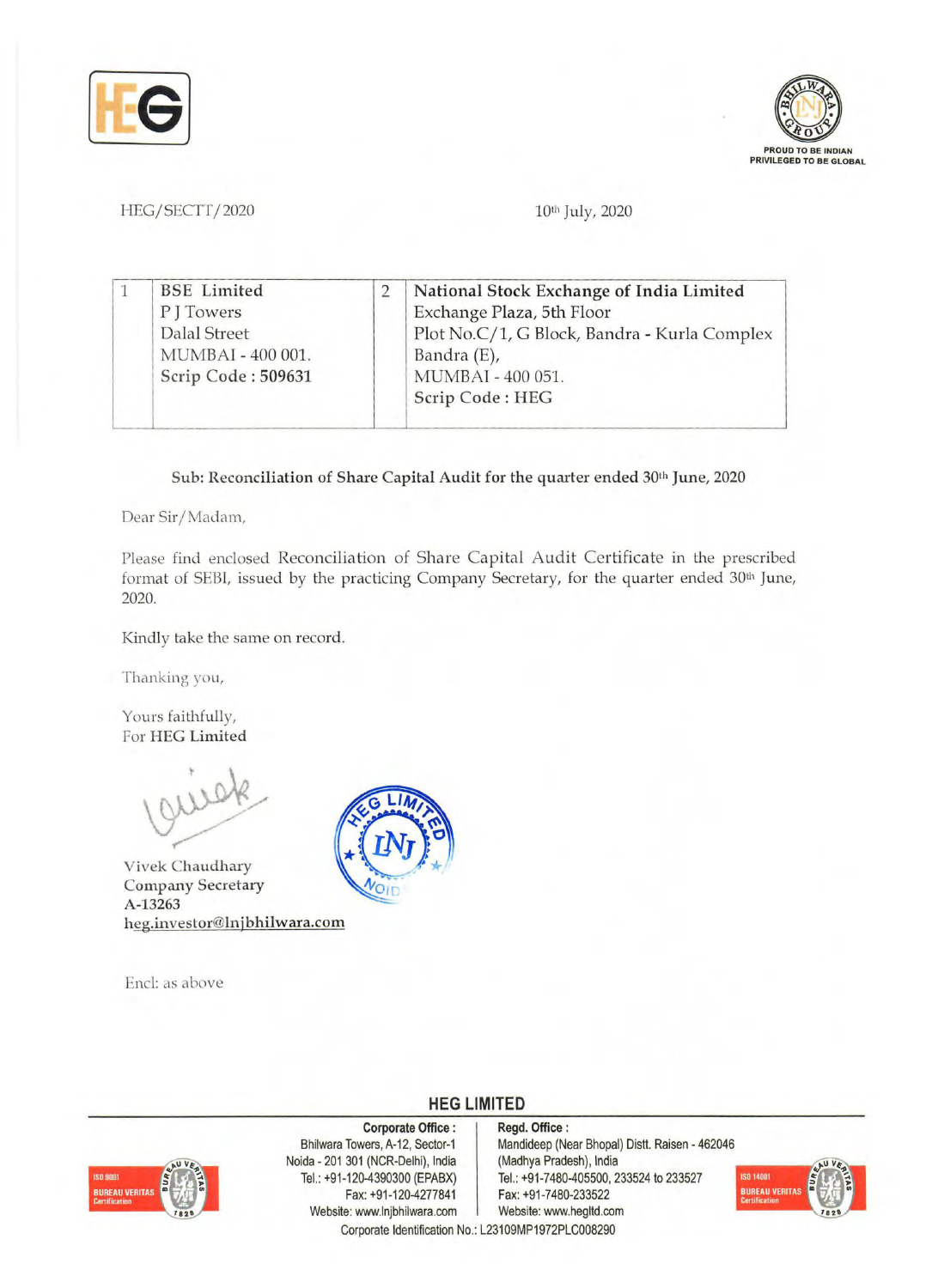

**Off:-**14 Ratan Mahal, 15/197, Civil Lines, Kanpur-208001 Y-65, Ground Floor, Hauz Khas, New Delhi-110016

**EMail :***[cssaket.associates@gmail.com](mailto:cssaket.associates@gmail.com)*

**Mob :-** +919935388977

## **RECONCILIATION OF SHARE CAPITAL AUDIT**

| $\mathbf{1}$   | For the Quarter ended                                                                                                                     |                                        |                                         |                                                                            | 30th June, 2020                                       |                                 |       |                                 |                                                                 |  |  |
|----------------|-------------------------------------------------------------------------------------------------------------------------------------------|----------------------------------------|-----------------------------------------|----------------------------------------------------------------------------|-------------------------------------------------------|---------------------------------|-------|---------------------------------|-----------------------------------------------------------------|--|--|
| $\overline{c}$ | <b>ISIN</b>                                                                                                                               |                                        |                                         |                                                                            | INE545A01016                                          |                                 |       |                                 |                                                                 |  |  |
| 3              | Face value                                                                                                                                |                                        |                                         | Rs.10 per share                                                            |                                                       |                                 |       |                                 |                                                                 |  |  |
| 4              | Name of the Company                                                                                                                       |                                        |                                         | <b>HEG LIMITED</b><br>(CIN:L23109MP1972PLC008290)                          |                                                       |                                 |       |                                 |                                                                 |  |  |
| 5              | Registered Office Address                                                                                                                 |                                        |                                         | Mandideep, (Near Bhopal), Distt.Raisen, M.P- 462046                        |                                                       |                                 |       |                                 |                                                                 |  |  |
| 6              | Correspondence Address                                                                                                                    |                                        |                                         | Bhilwara Towers, A-12, Sector -1, Noida-201301                             |                                                       |                                 |       |                                 |                                                                 |  |  |
| $\tau$         | Telephone & Fax No.                                                                                                                       |                                        |                                         |                                                                            | Ph.: $+91(0120)$ 4390300 Fax: $+91(0120)$ 4277841     |                                 |       |                                 |                                                                 |  |  |
| 8              | <b>Email Address</b>                                                                                                                      |                                        |                                         |                                                                            | heg.investor@lnjbhilwara.com                          |                                 |       |                                 |                                                                 |  |  |
| 9              | Name of the Stock Exchanges where the<br>Company's securities are listed                                                                  |                                        |                                         | <b>BSE Limited (BSE)</b><br>National Stock Exchange of India Limited (NSE) |                                                       |                                 |       |                                 |                                                                 |  |  |
|                |                                                                                                                                           |                                        |                                         |                                                                            | Number of Shares                                      |                                 |       | % of Total Issued capital       |                                                                 |  |  |
| 10             | <b>Issued Capital</b>                                                                                                                     |                                        |                                         | 3,85,95,506                                                                |                                                       |                                 | 100%  |                                 |                                                                 |  |  |
| 11             | Listed capital (Exchange wise)                                                                                                            |                                        |                                         | 3,85,95,506                                                                |                                                       |                                 | 100%  |                                 |                                                                 |  |  |
| 12             | Held in dematerialized form in CDSL                                                                                                       |                                        |                                         | 29,07,096                                                                  |                                                       |                                 | 7.53% |                                 |                                                                 |  |  |
| 13             | Held in dematerialized form in NSDL                                                                                                       |                                        |                                         |                                                                            | 3,52,23,096                                           |                                 |       | 91.26%                          |                                                                 |  |  |
| 14             | Physical                                                                                                                                  |                                        |                                         |                                                                            | 4,65,314                                              |                                 |       | 1.21%                           |                                                                 |  |  |
| 15             |                                                                                                                                           | Total No. of shares $(12+13+14)$       |                                         |                                                                            | 3,85,95,506                                           |                                 |       | 100%                            |                                                                 |  |  |
| 16             | $(10\&11), (10\&15), (11\&15)$                                                                                                            | Reasons for difference if any, between |                                         | No difference                                                              |                                                       |                                 |       |                                 |                                                                 |  |  |
| 17             | Certifying the details of changes in share capital during the quarter under consideration as per Table<br>below                           |                                        |                                         |                                                                            |                                                       |                                 |       |                                 |                                                                 |  |  |
|                | Particulars                                                                                                                               | No. of<br><b>Shares</b>                | Applied /<br>Not applied<br>for listing |                                                                            | Listed on<br>Stock<br>Exchanges<br>(Specify<br>Names) | Whether<br>intimated<br>to CDSL |       | Whether<br>intimated<br>to NSDL | In principal<br>approval<br>pending for<br>SE (Specify<br>Name) |  |  |
|                | No                                                                                                                                        | N.A.                                   | N.A.                                    |                                                                            | N.A.                                                  | N.A.                            |       | N.A.                            | N.A.                                                            |  |  |
|                | *** Rights, Bonus, Preferential Issue, ESOPs, Amalgamation, Conversion, Buyback, Capital Reduction,<br>Forfeiture, Any Other (to specify) |                                        |                                         |                                                                            |                                                       |                                 |       |                                 |                                                                 |  |  |